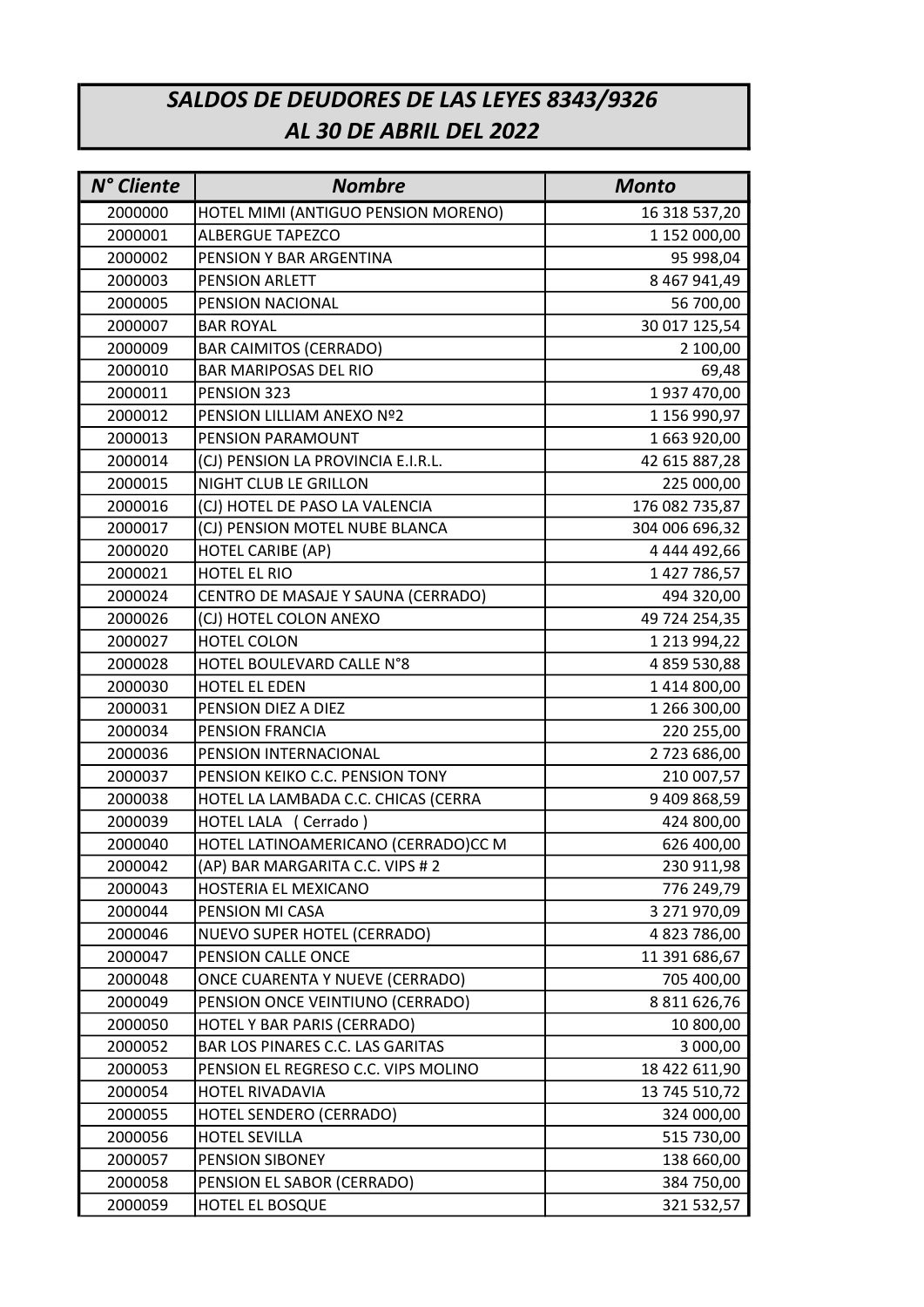| 2000060 | HOSPEDAJE HIDALGO                   | 14 358,64           |
|---------|-------------------------------------|---------------------|
| 2000061 | (CJ) HOTEL LA MIRADA                | 20 371 140,43       |
| 2000062 | HOTEL PARIS (CERRADO)               | 777 600,00          |
| 2000063 | (CJ) NIGHT CLUB SANCAR              | 9 894 565,00        |
| 2000065 | (CJ) HOTEL TERMINAL                 | 316 800,00          |
| 2000066 | <b>HOTEL WILSON</b>                 | 750 600,00          |
| 2000067 | MOTEL CASA BLANCA CARTAGO           | 21 444 664,43       |
| 2000069 | HOTEL CENTRAL (CERRADO)             | 3 200 000,00        |
| 2000070 | HOSPEDAJE PRIMAVERA                 | 447 090,00          |
| 2000071 | <b>BAR ALMENDROS</b> (cerrado)      | 382 500,00          |
| 2000072 | (CJ) CABINAS ALGO DIFERENTE         | 25 358 876,88       |
| 2000074 | (AP) BAR BORUCA C.C. AVE FENIX      | 1 191 565,28        |
| 2000075 | <b>BAR BUN BUN</b>                  | 21 233,58           |
| 2000076 | PENSION EL FARO                     | 2 875 208,00        |
| 2000077 | HOTEL Y PENSION EL DISCO (CERRADO)  | 4 643 373,79        |
| 2000078 | HOTEL HELLEN (CERRADO)              | 135 083,00          |
| 2000079 | <b>DONGUI'S CABINAS</b>             | 180 320,69          |
| 2000080 | HOTEL ESPAÑA                        | 976 388,11          |
| 2000082 | (CJ) BAR Y CABINAS LOS LAURELES     | 4 228 371,05        |
| 2000084 | BAR Y CABINAS MATA DE LIMON (CERRAD | 504 000,00          |
| 2000086 | HOTEL MIRAMAR C.C. BAR PUNTA LOMA ( | 3 135 984,67        |
| 2000088 | BAR LA ROSA (NUEVO ROMANCE)         | 4 855 566,12        |
| 2000089 | (CJ) RES. BAR Y PENSION SANCAR      | 367 541,78          |
| 2000090 | <b>CABINAS OASIS</b>                | 75 901,04           |
| 2000092 | CABINAS EL RECREO (AP)              | 2 164 008,71        |
| 2000093 | CABINAS EL RODEO (CERRADO)          | 10 800,00           |
| 2000094 | LA BELLA MANSION                    | 5 321 164,70        |
| 2000095 | HOTEL LA FORTUNA                    | 176 400,89          |
| 2000096 | BAR MOTEL 2001 (CERRADO)            | 3 857 575,33        |
| 2000097 | CABINAS EL CASTILLO (CERRADO)       | 213 500,00          |
| 2000099 | HOTEL HAWAI (CERRADO)               | 924 000,00          |
| 2000100 | <b>HOTEL ROVAGRA</b>                | 400,00              |
| 2000101 | HOTEL MARAVILLAS ( CERRADO )        | 200 000,00          |
| 2000102 | <b>GOOD FORTUNE</b>                 | 255 842,54          |
| 2000104 | <b>BAR EL RINCONCITO</b>            | 1 4 1 5 6 1 4 , 3 2 |
| 2000106 | <b>BAR EL PORTON VERDE</b>          | 228 313,03          |
| 2000107 | HOTEL PRIMERO (CERRADO)             | 519 500,00          |
| 2000108 | <b>TOTO NIGHT CLUB</b>              | 752 297,04          |
| 2000109 | MOTEL ESCORPIO<br>(CERRADO)         | 1008 486,84         |
| 2000110 | <b>CABINAS LA SUCURSAL</b>          | 3 071 146,18        |
| 2000112 | (CJ) HOTEL FINCA DOS (CERRADO)      | 1901477,00          |
| 2000113 | <b>HOSPEDAJE GUAPILES</b>           | 214 827,00          |
| 2000114 | SALON ATLANTICO ( CERRADO )         | 1980 000,00         |
| 2000115 | <b>BAR Y HOTEL PANATICO</b>         | 2 539 209,55        |
| 2000116 | <b>BAR TROPICAL ( CERRADO )</b>     | 1 015 200,00        |
| 2000117 | MAISON DOREE (ISLA JUVENTUD S.A.)   | 2 2 1 6, 4 3        |
| 2000118 | (CJ) MOTEL EL RETIRO                | 94 490 028,39       |
| 2000119 | (CJ) MOTEL DORADO                   | 200 944 771,12      |
| 2000120 | (CJ) PARAISO BY FANTASY ROOM        | 101 810 795,51      |
| 2000122 | (CJ) VENUS BY FANTASY ROOMS         | 53 163 153,77       |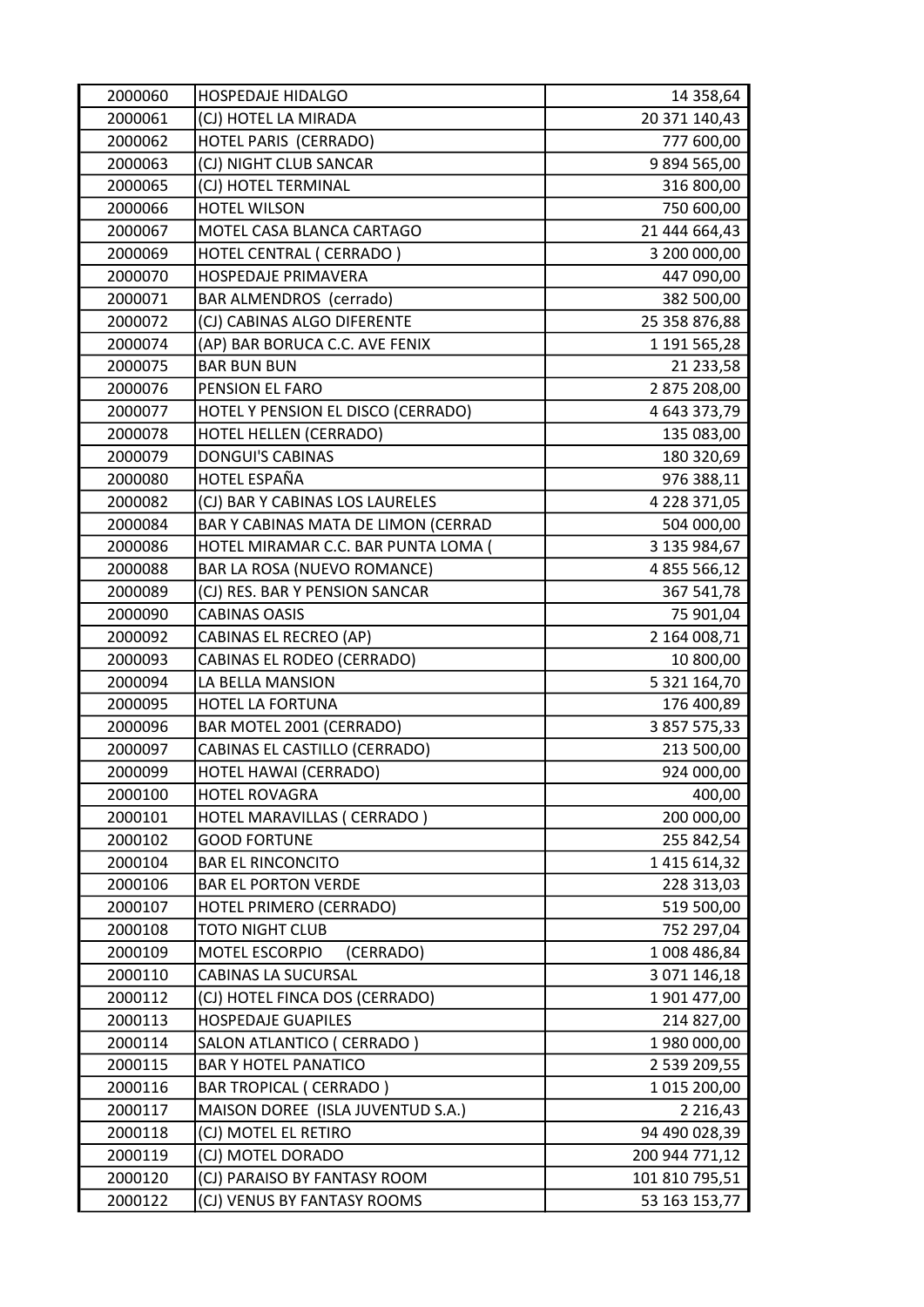| 2000124 | (AP) ASIA UNIVERSAL                 | 28 980 630,08  |
|---------|-------------------------------------|----------------|
| 2000125 | <b>HOTEL RIVIENSE</b>               | 2 238 010,88   |
| 2000126 | PENSION DOCE OCHENTA Y UNO ( CERRAD | 837 800,00     |
| 2000127 | PENSION AVENIDA SEGUNDA             | 102 935,92     |
| 2000128 | <b>HOTEL FLORA</b>                  | 696 600,00     |
| 2000129 | (CJ) MOTEL SOL Y LUNA (AMAR)        | 117 752 317,77 |
| 2000130 | (CJ) CABINAS KALIN                  | 6 520 801,86   |
| 2000131 | CASA DE MUÑECAS (CERRADO)           | 310 500,00     |
| 2000134 | NIGHT CLUB HOLLYWOOD                | 1 469 308,00   |
| 2000136 | <b>BAR EL VIAJERO (CERRADO)</b>     | 18 949 005,67  |
| 2000137 | LA SIRENA BAR SA                    | 1 387 123,28   |
| 2000138 | CABINAS JACARANDAS                  | 2 128 830,00   |
| 2000140 | <b>HOTEL VERANO</b>                 | 1074918,57     |
| 2000141 | RICURA BAR Y CABINAS                | 14 643 837,07  |
| 2000145 | CLUB PICK UP (CERRADO)              | 50 000,00      |
| 2000155 | PENSION EUROPA 2000                 | 126 000,00     |
| 2000160 | (CJ) EDEN BY FANTASY ROOMS          | 160 161 662,90 |
| 2000165 | (CJ) (AP) HOTEL DE PASO LA CASCADA  | 79 301 841,34  |
| 2000175 | PENSION EROS (CERRADO)              | 2 407 882,00   |
| 2000180 | (MC) CABINAS LAS ORQUIDEAS          | 250 425 142,84 |
| 2000185 | PENSION FALLAS (CERRADO)            | 322 000,00     |
| 2000186 | PENSION LESLY                       | 881 999,03     |
| 2000187 | CABINAS LA CIMA LODGE               | 189,44         |
| 2000189 | CABINAS PURA VIDA (CERRADO)         | 53 364,45      |
| 2000190 | CABAÑAS LINDA VISTA                 | 1679 717,75    |
| 2000192 | HOTEL LA OFICINA                    | 3 086 239,80   |
| 2000195 | (CJ) CABINAS LA FUENTE              | 7 433 390,88   |
| 2000200 | (CJ) CABINAS WESTFALIA              | 9814308,67     |
| 2000201 | PENSION MANSION DE LUCY             | 4 130 003,08   |
| 2000202 | <b>CABINAS ACUARIO</b>              | 15 049 273,26  |
| 2000204 | CABINAS DEL CAMPO                   | 373 999,36     |
| 2000205 | HOTEL LOS RECUERDOS DE ANTAÑOS      | 5 5 63 0 20,00 |
| 2000207 | PENSION LATIN DIVAS VIP (ANTIGUO N  | 31 444 176,00  |
| 2000208 | <b>CABINAS JARDIN</b>               | 994 839,48     |
| 2000209 | <b>CABINAS ALANIS (cerrado)</b>     | 1 032 877,00   |
| 2000212 | (CJ) CLUB ALCASAR PENSION           | 11 812 500,00  |
| 2000213 | <b>CABINAS CHAVARRIA</b>            | 34 018 991,54  |
| 2000218 | (CJ) HOTEL BRUNCA                   | 16 841 744,33  |
| 2000227 | HOTEL COLON                         | 1823 100,00    |
| 2000233 | <b>BAR EL RETORNO</b>               | 1746 000,00    |
| 2000242 | PENSION MARIEKA                     | 638 735,00     |
| 2000247 | PENSION FLAMINGO (CERRADO)          | 2 071 289,06   |
| 2000252 | (CJ) HOLLYWOOD JACO (cerrado)       | 13 500 000,00  |
| 2000258 | PENSION ZAFIRO                      | 553 500,00     |
| 2000262 | (CJ) SALA DE MASAJES KAMASUTRA      | 7 989 168,60   |
| 2000263 | (CJ) SALA DE MASAJES ALEX           | 1936 255,76    |
| 2000282 | PEN Y HOSP LAS ARCADAS              | 7 198 638,88   |
| 2000292 | MASPRI (CERRADO)                    | 1927023,00     |
| 2000307 | <b>LAS GATITAS</b>                  | 12 726,00      |
| 2000312 | CABINAS PLAZA                       | 1 204 271,17   |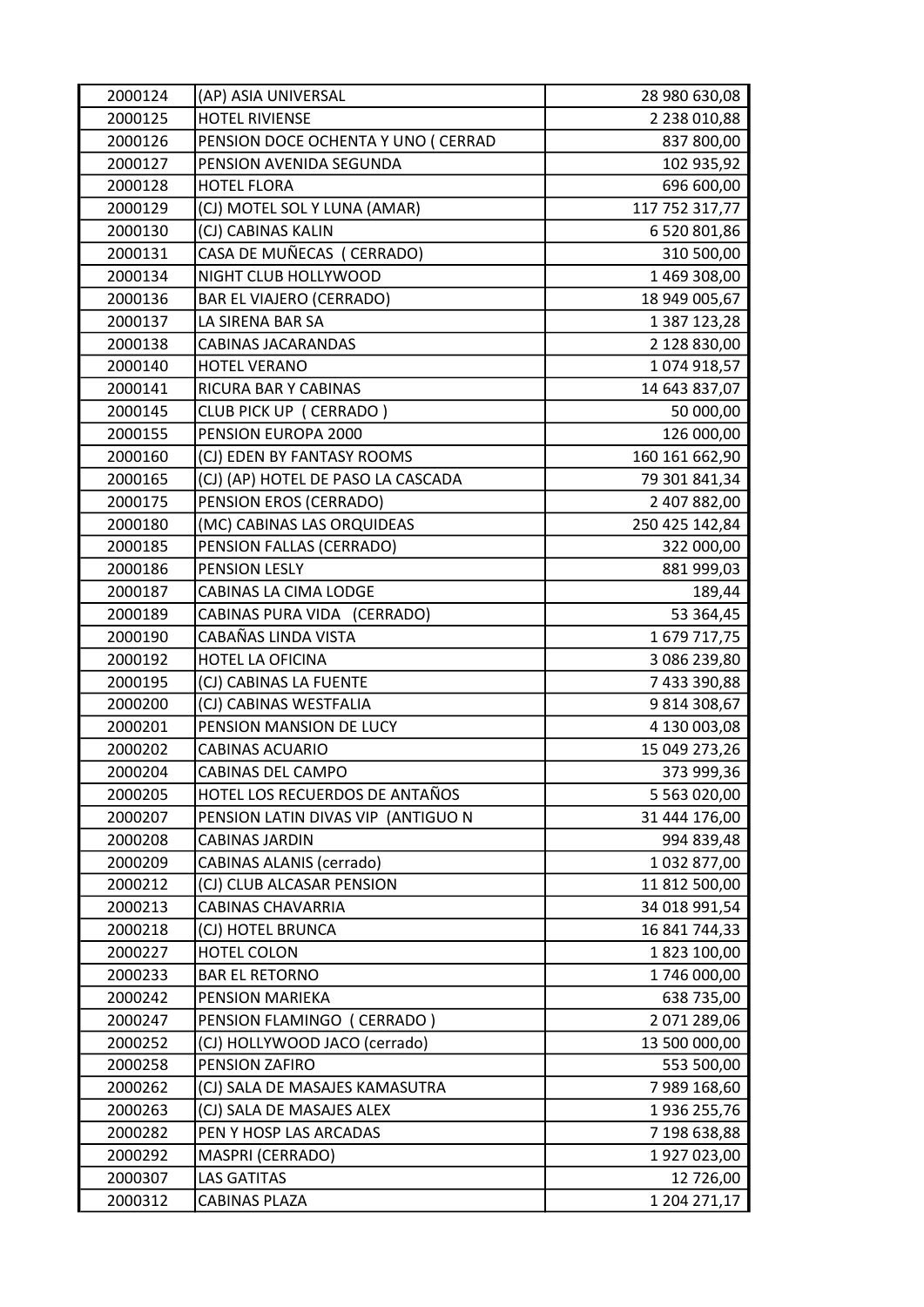| 2000317 | PENSION MUSAS (CERRADO)             | 2 811 707,65        |
|---------|-------------------------------------|---------------------|
| 2000322 | HOTEL LITTLE HABANA CIGAR BAR       | 15 320 537,20       |
| 2000324 | PENSION MARI GOES (CERRADO)         | 5 058 977,70        |
| 2000325 | CABINAS SUEÑOS DE MAIZ              | 10 902 193,44       |
| 2000327 | HOTEL LA CALIFORNIA                 | 3 3 1 3 2 7 0 , 0 0 |
| 2000328 | (CJ) HOTEL BELLA VISTA              | 13 075 886,48       |
| 2000330 | PENSION LA CORTE                    | 1626020,00          |
| 2000332 | SALA DE MASAJES KRISIS              | 6 150 579,40        |
| 2000333 | PENSION CHACHACHA                   | 772 044,00          |
| 2000334 | SALA DE MASAJES GIRASOL ( CERRADO ) | 2 733,00            |
| 2000335 | CHILLI HOUSE (ANTIGUA PENSION ANITA | 10 252 791,71       |
| 2000336 | NIGTH CLUB GARDEN GIRLS             | 308 236,44          |
| 2000337 | NIGHT CLUB TIPICO 77 (CERRADO)      | 465 985,90          |
| 2000339 | <b>CABINAS LAS LOMAS</b>            | 114 414,21          |
| 2000340 | (CJ) CABINAS LOS GEMELOS            | 135 471 673,95      |
| 2000341 | (CJ) PENSION VICA                   | 7 320 200,38        |
| 2000342 | <b>HOTEL CENTRAL</b>                | 4 179 629,03        |
| 2000347 | <b>CABINAS ALBERTH</b>              | 1 395 550,67        |
| 2000348 | <b>CABINAS ATLANTIS</b>             | 68 643,88           |
| 2000351 | <b>BAR ANGEL'S</b>                  | 133 623,00          |
| 2000352 | MOTEL ATLANTIS (LIBERIA)            | 68 643,88           |
| 2000353 | <b>CABINAS ELI</b>                  | 323 540,00          |
| 2000354 | NIGHT CLUB RINCONCITO               | 567 793,00          |
| 2000357 | HOSPEDAJE EL RETORNO                | 257 180,00          |
| 2000359 | HOTEL CATALUNIA                     | 1817488,44          |
| 2000364 | <b>BAR LAS PABAS</b>                | 394 506,00          |
| 2000367 | <b>PENSION EROTICA 3</b>            | 682 570,85          |
| 2000372 | CABINAS MI SUEÑO                    | 420 302,90          |
| 2000373 | CABINAS MI SITIO (CERRADO)          | 7 681 640,68        |
| 2000374 | CABINAS LA MONTAÑA                  | 1052996,30          |
| 2000375 | HOTEL CABINAS LAS CUADRAS           | 16 409 184,43       |
| 2000377 | <b>CABINAS PASMADO</b>              | 3 822 213,73        |
| 2000382 | PENSION BAR FEMME INTERNACIONAL     | 537 221,67          |
| 2000385 | PENSION EROTICA N2                  | 23 222,46           |
| 2000387 | CABINAS RUSTICAS INTERAMERICANAS    | 6 260 446,11        |
| 2000392 | D CLUB (ANTIGUO JET SET)            | 8760782,97          |
| 2000397 | HOTEL DE PASO PRINCESA              | 1817,96             |
| 2000398 | CABINAS TU Y YO                     | 0,14                |
| 2000402 | CENTRO TURISTICO EL PALENQUE        | 276,99              |
| 2000403 | INFINITY HOTEL DE PASO (CERRADO)    | 4 209,11            |
| 2000404 | <b>CABINAS ROMERO</b>               | 4 5 6 5 4 3 0 , 5 7 |
| 2000405 | CABINAS DEL POAS                    | 2 272 603,82        |
| 2000410 | <b>BAR CABINAS EL ESCONDITE</b>     | 625 995,87          |
| 2000411 | <b>CABINAS ROSALES</b>              | 1 537 793,44        |
| 2000412 | (CJ) MOTEL Y CABINAS EL CAMARON     | 15 653 185,28       |
| 2000413 | KAM MUN (CERRADO)                   | 1915 288,33         |
| 2000417 | <b>CABINAS KARIOLI</b>              | 484 218,05          |
| 2000418 | CABINAS KARIARI                     | 864 510,80          |
| 2000419 | CABINAS MANALUVA                    | 1625856,83          |
| 2000420 | CABINAS CALET                       | 1620026,26          |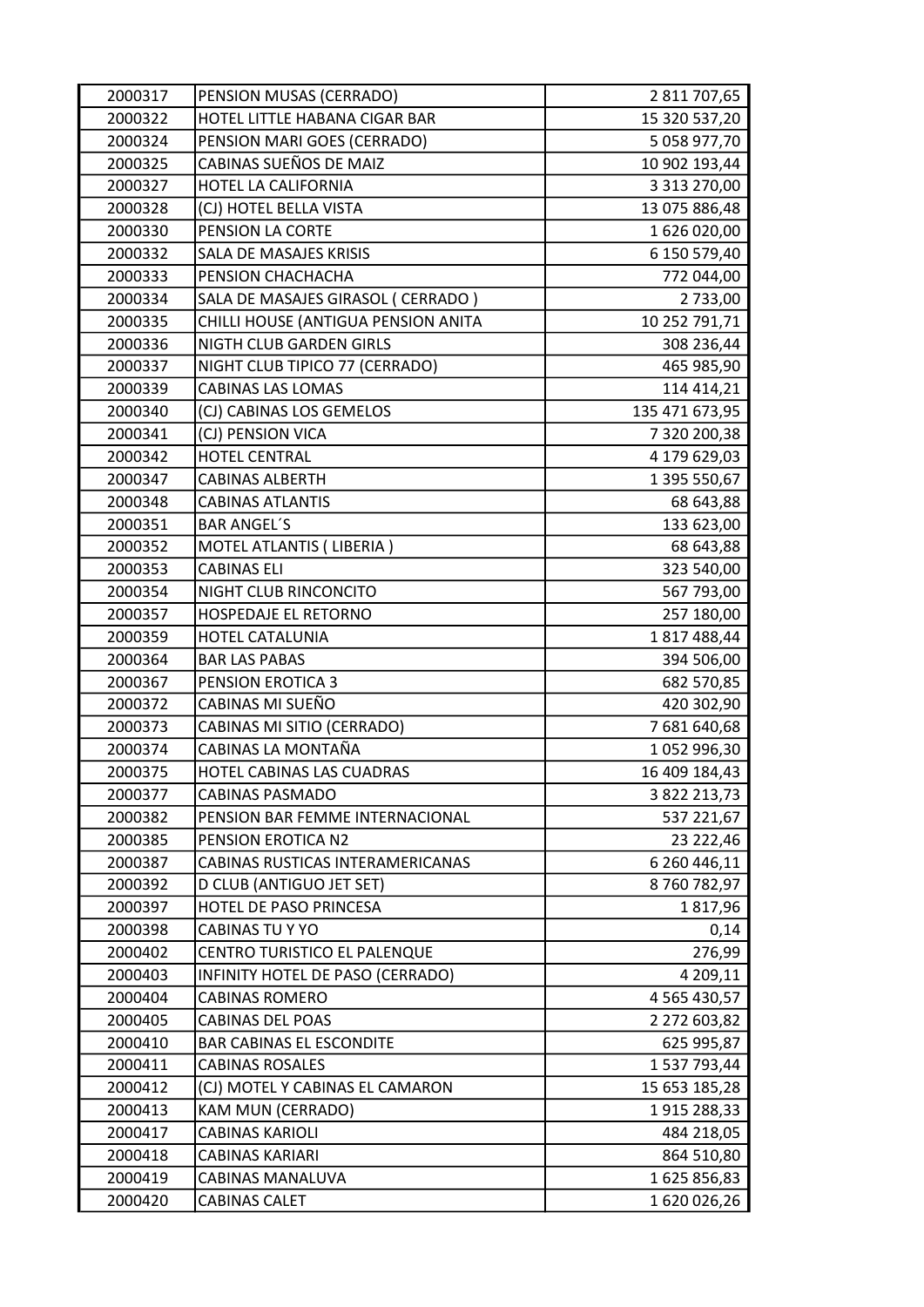| 2000421 | HOTEL DE PASO LOS MANGOS            | 334 341,87          |
|---------|-------------------------------------|---------------------|
| 2000422 | <b>CABINAS EL PRADO</b>             | 245 312,75          |
| 2000423 | (CJ) CABINAS EL BOSQUE (CERRADO)    | 8 546 266,00        |
| 2000424 | (AP) HOTEL CERCA DEL CIELO          | 20 467 252,61       |
| 2000425 | (CJ) CABINAS EL OASIS               | 180 703 112,41      |
| 2000426 | <b>CABINAS SUERRE</b>               | 19 630 696,48       |
| 2000427 | <b>CABINAS BAMBEL (CERRADO)</b>     | 3 544 115,88        |
| 2000428 | <b>HOTEL DE PASO EROS</b>           | 785 480,00          |
| 2000429 | <b>CABINAS DON MANUEL</b>           | 7 261 178,24        |
| 2000430 | <b>CABINAS J MARIN</b>              | 158 368,00          |
| 2000431 | HOTEL Y CABINAS LOMAS DEL TORO      | 10 676 423,92       |
| 2000432 | CABINAS ECOTURISTICAS EL REVENTAZON | 349,20              |
| 2000433 | <b>HOTEL LOS AMIGOS</b>             | 6440089,30          |
| 2000434 | <b>HOTEL DIRIA</b>                  | 1907302,24          |
| 2000435 | <b>BAR BACHATA ROSA</b>             | 704 340,00          |
| 2000437 | <b>NUBE HOTEL</b>                   | 6 165 084,56        |
| 2000438 | HOTEL DE PASO CLARUNA               | 2 388 875,59        |
| 2000439 | (AP) CABINAS CUPIDO                 | 46 220,00           |
| 2000440 | <b>CLUB NOCTURNO ANNESIA</b>        | 845,40              |
| 2000441 | <b>MOMENTOS MAGICOS</b>             | 1 386 600,00        |
| 2000442 | PENSION MIRAMAR                     | 2 0 2 6 5 2 5 , 5 4 |
| 2000443 | <b>CABINAS SAPO VERDE</b>           | 431,40              |
| 2000444 | CABINA LAS PALMERAS (CERRADO)       | 1 263 906,67        |
| 2000445 | <b>CABINAS BUENOS AIRES</b>         | 417 319,95          |
| 2000447 | <b>CABINAS EL BOSQUE</b>            | 1 112 820,53        |
| 2000448 | <b>CABINAS MELI</b>                 | 2 515 940,60        |
| 2000452 | HOTEL MIREY (CERRADO)               | 658 038,33          |
| 2000453 | HOTEL SAN FRANCISCO LODGE           | 1052 482,40         |
| 2000455 | CABINAS CASCADA AZUL                | 71 941,08           |
| 2000456 | CABINA EL LABERINTO                 | 3 5 1 3 3 1 5 , 3 8 |
| 2000457 | PARADISE                            | 1 041,26            |
| 2000458 | PENSION 69                          | 7 507 455,26        |
| 2000459 | <b>CABINAS LAS TECAS</b>            | 359 973,44          |
| 2000460 | HOTEL LAS 3B SOLO BUENO             | 10 203 211,46       |
| 2000461 | (AP) HOTEL LAS 3B #1                | 7622858,47          |
| 2000462 | HOTEL LAS 3B COLITAS                | 3 653 472,51        |
| 2000464 | HOTEL ANEXO LA CALIFORNIA           | 10 383 159,05       |
| 2000465 | PENSION MALIBU                      | 586 342,20          |
| 2000466 | HOTEL AVENIDA 8 (CERRADO)           | 9 495 399,00        |
| 2000467 | HOTEL PLAZA DESAMPA                 | 4 818 800,00        |
| 2000468 | (AP) HOTEL DINASTIA (CERRADO)       | 3 365 504,88        |
| 2000469 | <b>HOTEL VENEZIA</b>                | 1793,21             |
| 2000470 | <b>HOTEL GALAAD</b>                 | 2 408 195,06        |
| 2000471 | CENTRO TURISTICO LA ROCA            | 309 053,14          |
| 2000473 | LA MACHA-HOSPEDAJE                  | 741 971,75          |
| 2000474 | CABINAS PARAISO                     | 2 825 484,38        |
| 2000475 | HOTEL LA QUINTA AVENIDA             | 46 440,00           |
| 2000476 | (CJ) CABINAS RINCONCITO CALIENTE    | 17 883 797,95       |
| 2000477 | HOSPEDAJE RANCHO TICO               | 648 116,74          |
| 2000478 | CABINAS DE MONTAÑA LAS CHIMENEAS (A | 5 142 027,55        |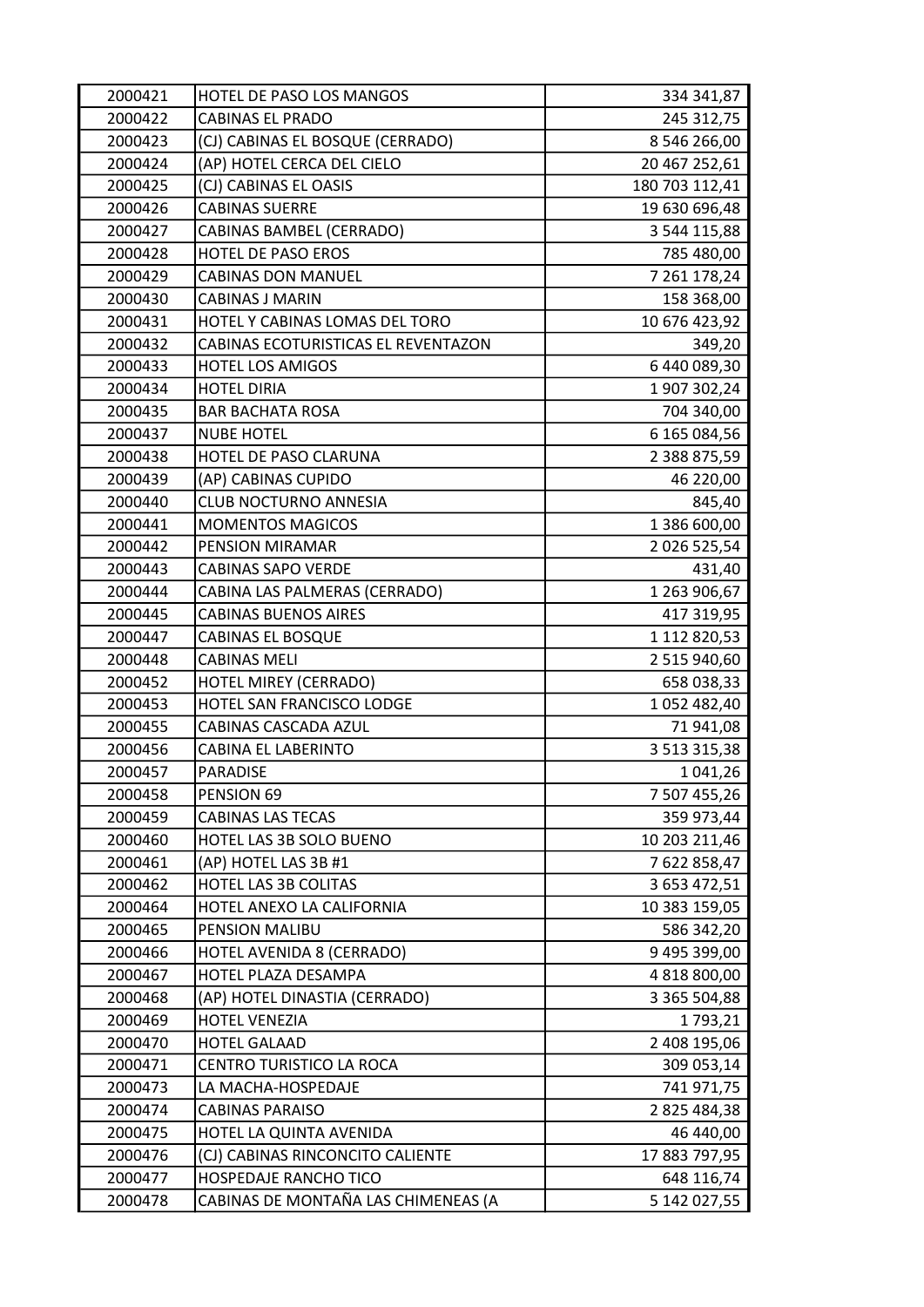| 2000479 | <b>CABINAS PERECHAC</b>             | 522 105,61     |
|---------|-------------------------------------|----------------|
| 2000482 | THE PIRATE CLUB (CERRADO)           | 89 289,67      |
| 2000483 | <b>HOTEL ABC (CERRADO)</b>          | 4 534 426,32   |
| 2000485 | HOTEL MEDELLIN                      | 4 162,40       |
| 2000486 | <b>HOTEL DANUBIO</b>                | 193,54         |
| 2000487 | HOTEL YAMURAL DEL OESTE             | 67 783,66      |
| 2000488 | <b>HOTEL YAMURAL #2</b>             | 169,26         |
| 2000489 | <b>CABINAS EL PARAISO</b>           | 976 932,50     |
| 2000491 | CABINAS DE PASO LAS JUNTAS          | 97 004,50      |
| 2000492 | <b>CABINAS SAVANNAH</b>             | 5 224 880,75   |
| 2000493 | CABINAS EL SUEÑO (CERRADO)          | 1055 683,79    |
| 2000494 | <b>CABINAS EL AMAR</b>              | 1 540 785,53   |
| 2000495 | CABINAS BRILLA SOL                  | 5 834 026,96   |
| 2000496 | HOTEL Y CABINAS LA FUENTE           | 321 819,93     |
| 2000497 | <b>HOTEL CIELOS VIP</b>             | 9 668 474,82   |
| 2000498 | (CJ) HOTEL DE PASO CORINTO          | 24 511 721,08  |
| 2000500 | HOTEL EL SOL                        | 3 346 282,33   |
| 2000502 | <b>HOTEL BARRIO AMON</b>            | 644 597,29     |
| 2000503 | <b>ZONA II</b>                      | 8 101 291,37   |
| 2000504 | (CJ) APART O HOTEL AZTECA           | 4 815 393,88   |
| 2000507 | (CJ) TABOO CABINAS                  | 9 9 19 0 03,70 |
| 2000508 | MOTEL TU Y YO                       | 48 205 179,21  |
| 2000509 | (AP) CABINAS LUNA                   | 10 196 628,40  |
| 2000510 | <b>MOTEL MOMENTOS</b>               | 1610978,16     |
| 2000511 | <b>HOTEL OASIS</b>                  | 508 420,00     |
| 2000512 | HOTEL SAN AGUSTIN                   | 69 330,00      |
| 2000513 | PENSION MUÑECAS                     | 6 624 533,76   |
| 2000514 | PENSION LAS FLORES (CERRADO)        | 1 192 720,00   |
| 2000516 | (AP) PARADISE SOLO BUENO            | 1 309 469,64   |
| 2000517 | HOTEL COTO                          | 294 470,35     |
| 2000518 | HOTEL LA MERCED                     | 3 743 730,88   |
| 2000521 | <b>HOTEL CAPITAL</b>                | 250 158,87     |
| 2000522 | <b>CABINAS FENIX</b>                | 13,12          |
| 2000524 | <b>CABINAS SECRETO DE AMOR</b>      | 4 586 903,09   |
| 2000525 | PENSION NEW DREAMS                  | 115 550,00     |
| 2000527 | PENSION MONICA                      | 9 999 818,08   |
| 2000532 | <b>FANTASY ISLAND</b>               | 1782 400,00    |
| 2000534 | HOTEL EL MEJOR                      | 1996 620,12    |
| 2000538 | <b>CABINAS LOS PINOS</b>            | 7 506 767,45   |
| 2000539 | HOTEL Y CABINAS EL EDEN DEL ESTE    | 10 739 409,10  |
| 2000541 | PENSION AMERICA                     | 82 230,94      |
| 2000542 | ROMANCING HOTEL DE PASO             | 720 225,58     |
| 2000543 | HOTEL ONCE ONCE (ANTIGUO HOTEL LA F | 323 540,00     |
| 2000545 | GRAN HOTEL DOÑA INES                | 2 258 340,84   |
| 2000547 | (AP) CABINAS ESCARLATA              | 7 658 546,27   |
| 2000552 | HOTEL DE PASO ESTRELLA              | 100,00         |
| 2000558 | HOTEL CENTRAL (CERRADO)             | 831 960,00     |
| 2000562 | (AP) PENSION LOS ANGELES            | 1037353,31     |
| 2000567 | CABAÑAS RECREATIVAS EXTASIS         | 5484,86        |
| 2000569 | HOSPEDAJE PLAZA IGLESIAS            | 39 626,67      |